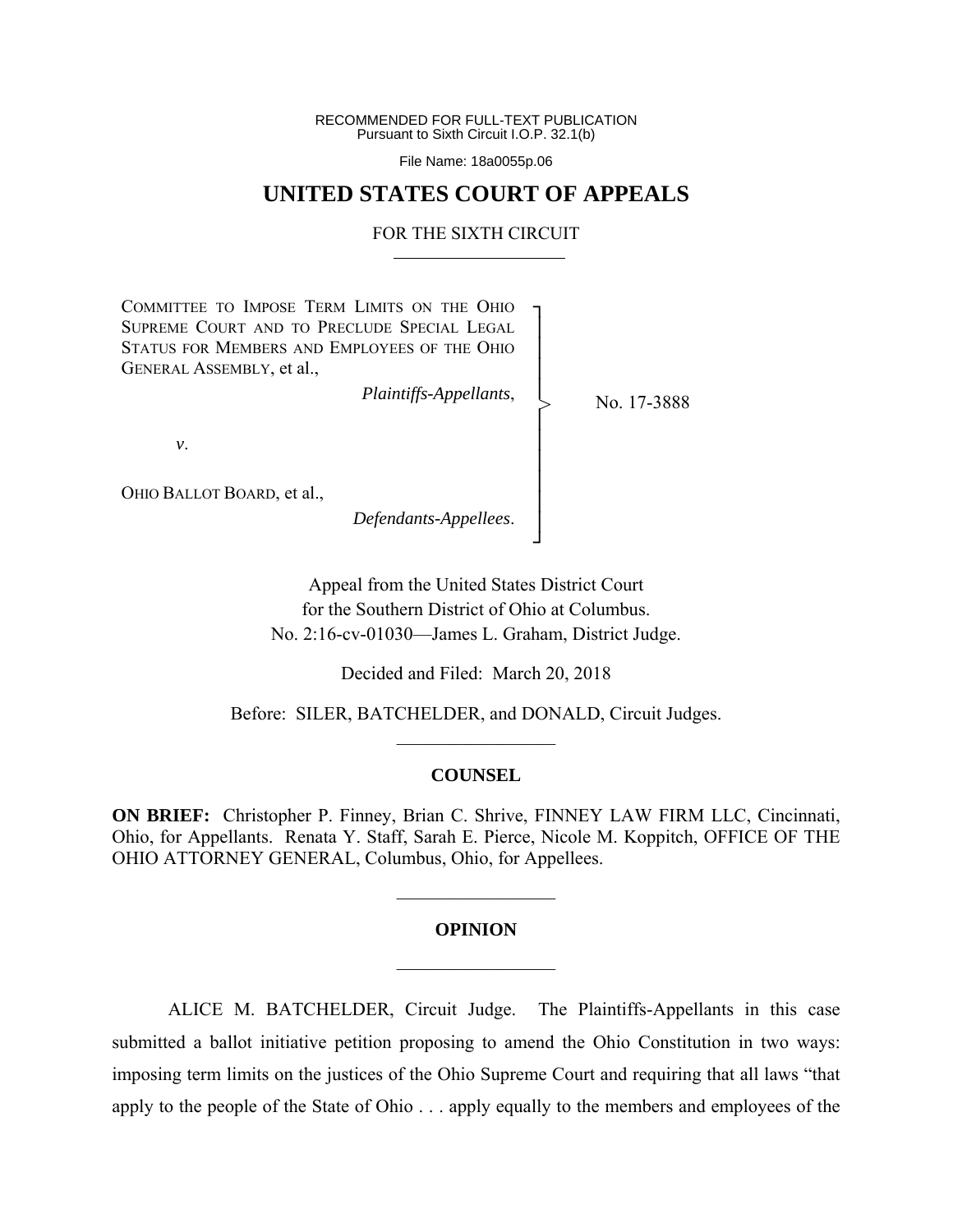General Assembly." But because Ohio law contains a single-subject rule which allows initiative petitions to contain only "one proposed law or constitutional amendment," the Ohio Ballot Board split Plaintiffs' initiative into two initiatives, each containing only one proposed constitutional amendment. Plaintiffs brought this action challenging the Ohio initiative process, arguing that it violates their First Amendment rights. The district court dismissed the action, and we **AFFIRM**.

# **I.**

 Plaintiffs-Appellants are the Committee to Impose Term Limits on the Ohio Supreme Court and to Preclude Special Legal Status for Members and Employees of the Ohio General Assembly ("the Committee"), the three individual members of the Committee, and an individual who signed the Committee's preliminary initiative petition (collectively "Plaintiffs"). Defendants-Appellees are the Ohio Ballot Board ("the Board"), its five individual members, and Ohio Attorney General Mike DeWine (collectively "Defendants").

 The people of the State of Ohio vested the state's legislative power in the Ohio General Assembly, but reserved to themselves the power to "propose amendments to the constitution and to adopt or reject the same at the polls." OHIO CONST. art. II, § 1. Persons wishing to amend the Ohio Constitution must gather one thousand signatures and submit those to the Attorney General along with both the full text and a summary of the proposed constitutional amendment. *See* Ohio Rev. Code  $\S 3519.01(A)$ . The Attorney General determines whether the summary is fair and truthful, and then sends the proposed amendment to the Board to determine whether it contains only one amendment. *See id.* If it contains only one amendment, the Board certifies its approval to the Attorney General, who then files a verified copy of the amendment with the Ohio Secretary of State. *See id.* But if it contains more than one amendment, the Board "shall divide the initiative petition into individual petitions containing only one proposed . . . constitutional amendment so as to enable voters to vote on each proposal separately." Ohio Rev. Code § 3505.062(A). The Board then certifies its approval of the separated amendments to the Attorney General, who then files verified copies with the Secretary of State. *See* Ohio Rev. Code § 3519.01(A).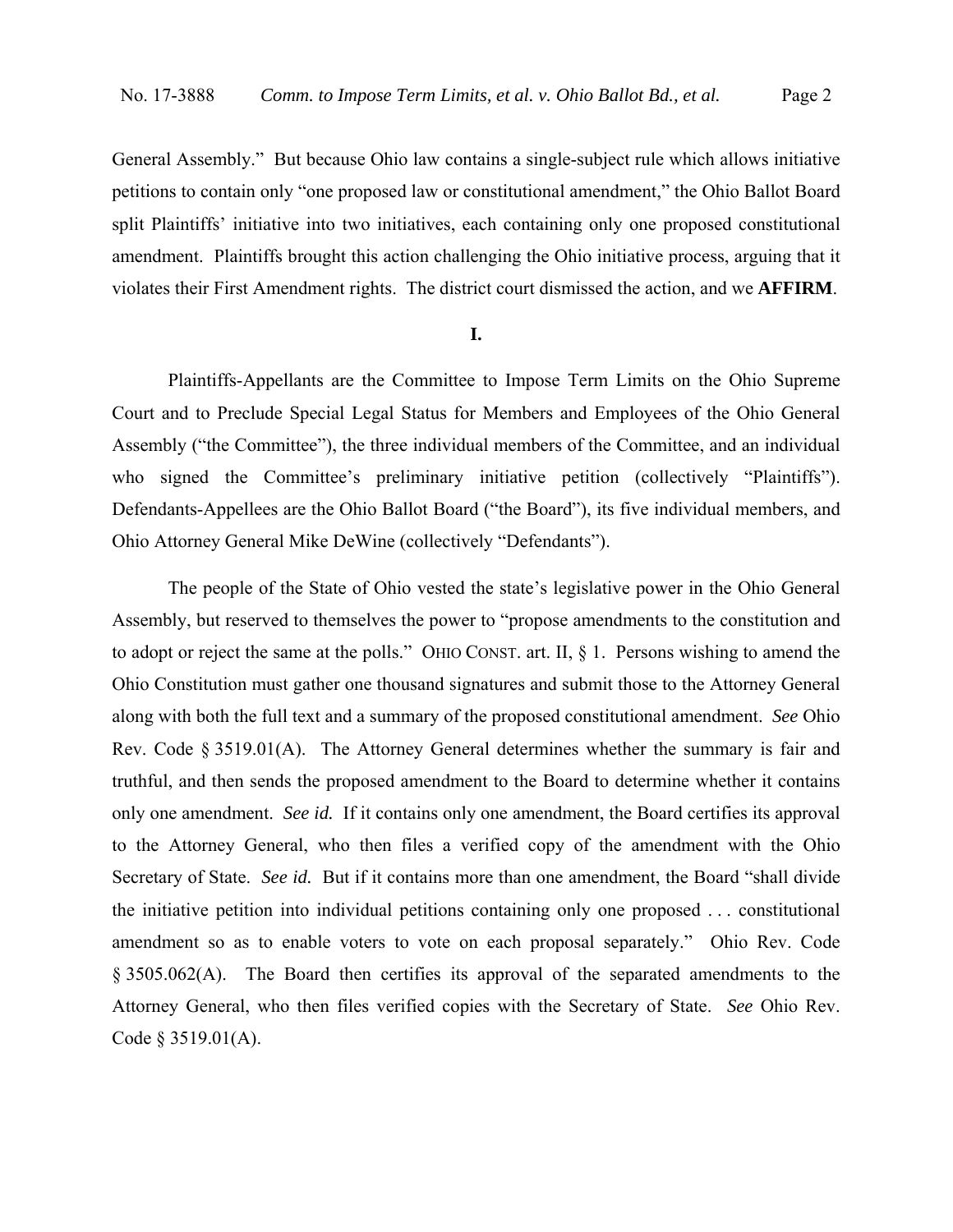The Committee sought to amend the Ohio Constitution as follows:

#### **Article IV, Section 6.**

(D) No person shall be elected or appointed as a judge of the Supreme Court if said person, at the time of said election or appointment, has served nine or more consecutive years as a judge of the Supreme Court regardless of whether as chief justice, a justice, or a combination of the two.

# **Article II, Section 43.**

All laws that apply to the people of the State of Ohio and its political subdivisions shall apply equally to the members and employees of the General Assembly.

 The Committee submitted its petition to the Attorney General on October 26, 2016, along with the full text and a summary of the amendment and 1,573 signatures. The same day, Plaintiffs filed a lawsuit in the Southern District of Ohio seeking a temporary restraining order preventing the Board from enforcing the single-subject rule, which the district court denied.

The process continued, and the Attorney General approved Plaintiffs' summary and certified the signatures. The Attorney General then submitted the proposed constitutional amendment to the Board, which announced on November 10, 2016, that it would meet to discuss the petition on November 14, 2016. At that meeting, the Board determined that the petition contained more than one proposed constitutional amendment and divided it into two individual initiatives, each containing only one proposed amendment.

 Plaintiffs then brought three challenges to the Ohio initiative process. Defendants moved to dismiss these claims, and the district court granted their motion to dismiss. On appeal, Plaintiffs primarily argue that Ohio Revised Code § 3505.062(A) and the actions of the Board pursuant to that statute violate the First Amendment. Specifically, the Plaintiffs argue that the Ohio initiative process is a content-based regulation of core political speech, and that it is subject to strict scrutiny, which they argue the Ohio initiative process cannot survive.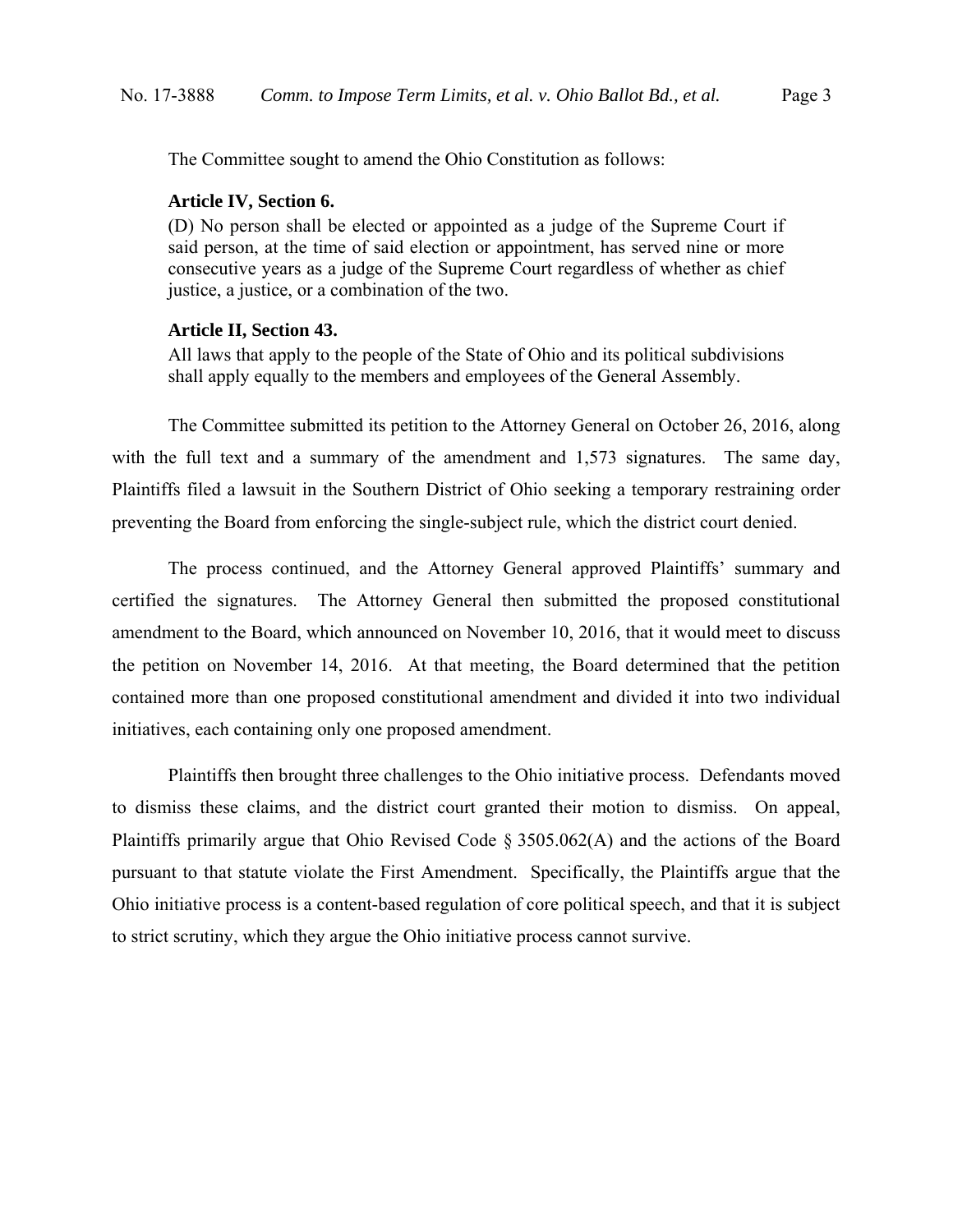#### **II.**

 We review de novo a district court's dismissal under Federal Rule of Civil Procedure 12(b)(6). *Marie v. Am. Red Cross*, 771 F.3d 344, 361 (6th Cir. 2014).

 The Supreme Court has emphasized that "States allowing ballot initiatives have considerable leeway to protect the integrity and reliability of the initiative process." *Buckley v. Am. Constitutional Law Found.*, 525 U.S. 182, 191 (1999). To illustrate this, the Supreme Court favorably cited *Biddulph v. Mortham*, 89 F.3d 1491, 1494, 1500–01 (11th Cir. 1996), in which the Eleventh Circuit "uph[eld] single subject . . . requirements for initiative proposals to amend Florida's Constitution." *Buckley*, 525 U.S. at 191–92. This indicates that the Supreme Court did not view single-subject rules to be inconsistent with the First Amendment. Every circuit to address this question since *Buckley* has likewise approved similar single-subject rules. *See PEST Comm. v. Miller*, 626 F.3d 1097, 1104, 1107–08 (9th Cir. 2010) (upholding Nevada's singlesubject rule and noting that no circuit "has ever found a single-subject rule violative of First Amendment rights"), *cert. denied*, 565 U.S. 815 (2011); *Campbell v. Buckley*, 203 F.3d 738, 745–46 (10th Cir.) (upholding Colorado's single-subject rule), *cert. denied*, 531 U.S. 823 (2000).

 The Ohio Supreme Court has also rejected an essentially identical First Amendment challenge, brought by essentially identical plaintiffs, to the Ohio initiative process. Earlier in 2016, the three individual members of the Committee brought a mandamus action in the Ohio Supreme Court challenging the constitutionality of Ohio Revised Code § 3519.01(A), which contains Ohio's single-subject rule, and Ohio Revised Code § 3505.062, which prescribes the duties of the Board and which Plaintiffs challenge here. *See State ex rel. Ethics First-You Decide Ohio PAC v. DeWine*, 66 N.E.3d 689, 691 (Ohio 2016). There, as here, they argued that Ohio Revised Code  $\S 3505.062(A)$  is a content-based regulation of core political speech which cannot survive strict scrutiny. *Id.* at 694. The Ohio Supreme Court unanimously rejected this argument because Ohio's single-subject rule is "[p]lainly . . . not content-based. It applies to all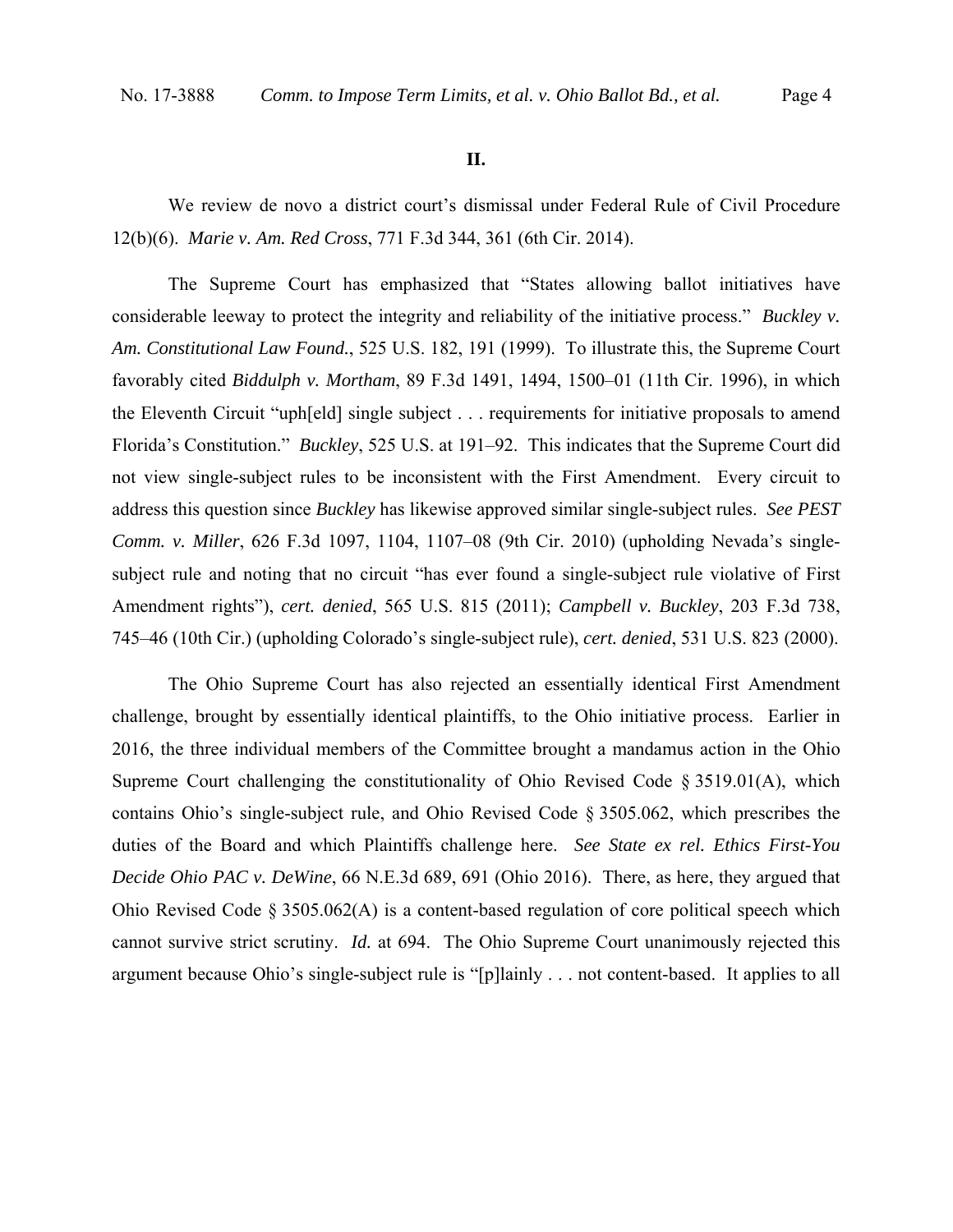petitions, irrespective of the substantive message the petition seeks to communicate." *Id.* at 695.**<sup>1</sup>**

We agree with this overwhelming weight of authority that Ohio's single-subject rule is not content based. "Government regulation of speech is content based if a law applies to particular speech because of the topic discussed or the idea or message expressed." *Reed v. Town of Gilbert*, 135 S. Ct. 2218, 2227 (2015). Statutes that are not content based on their face may still be considered content based if they "cannot be justified without reference to the content of the regulated speech" or "were adopted by the government because of disagreement with the message the speech conveys." *Id.* (internal quotation marks, citation, and alteration omitted). Ohio's single-subject rule is not content based under these standards. It applies to all initiative petitions, no matter the topic discussed or idea or message expressed. It may be justified without reference to the content of any initiative petitions: the rule, among other things, "afford[s] the voters freedom of choice and prevent[s] 'logrolling' or the combining of unrelated proposals in order to secure approval by appealing to different groups which will support the entire proposal in order to secure some part of it although perhaps disapproving of other parts." *State ex rel. Ohio Liberty Council v. Brunner*, 928 N.E.2d 410, 418 (Ohio 2010) (citation omitted). And finally, this is not a law that was adopted by the government because of disagreement with the message of any initiative petition.

 Despite all this, Plaintiffs insist that Ohio's single-subject rule is indeed content based. In support of that assertion, they rely on a single line from *McCullen v. Coakley*, 134 S. Ct. 2518 (2014), in which the Supreme Court found that a Massachusetts statute establishing "buffer zones" outside of abortion facilities was not content based because it did not require "'enforcement authorities' to 'examine the content of the message that is conveyed to determine

 $\frac{1}{1}$ <sup>1</sup>We note that ordinarily the doctrine of issue preclusion prevents losing litigants from receiving such a "second bite at the apple." *See Scherer v. Wiles*, 659 F. App'x 349, 357–58 (6th Cir. 2016). "The idea is straightforward: Once a court has decided an issue, it is forever settled as between the parties, thereby protecting against the expense and vexation attending multiple lawsuits, conserving judicial resources, and fostering reliance on judicial action by minimizing the possibility of inconsistent verdicts. In short, a losing litigant deserves no rematch after a defeat fairly suffered." *B&B Hardware, Inc. v. Hargis Indus., Inc.*, 135 S. Ct. 1293, 1302–03 (2015) (internal quotation marks, citations, and alterations omitted). But although issue preclusion may have resolved this case in favor of Defendants, the burden of raising issue preclusion and demonstrating that its requirements were satisfied rested with them. *See Knott v. Sullivan*, 418 F.3d 561, 568 (6th Cir. 2005). Because Defendants did not raise issue preclusion, we must decide this case on the merits.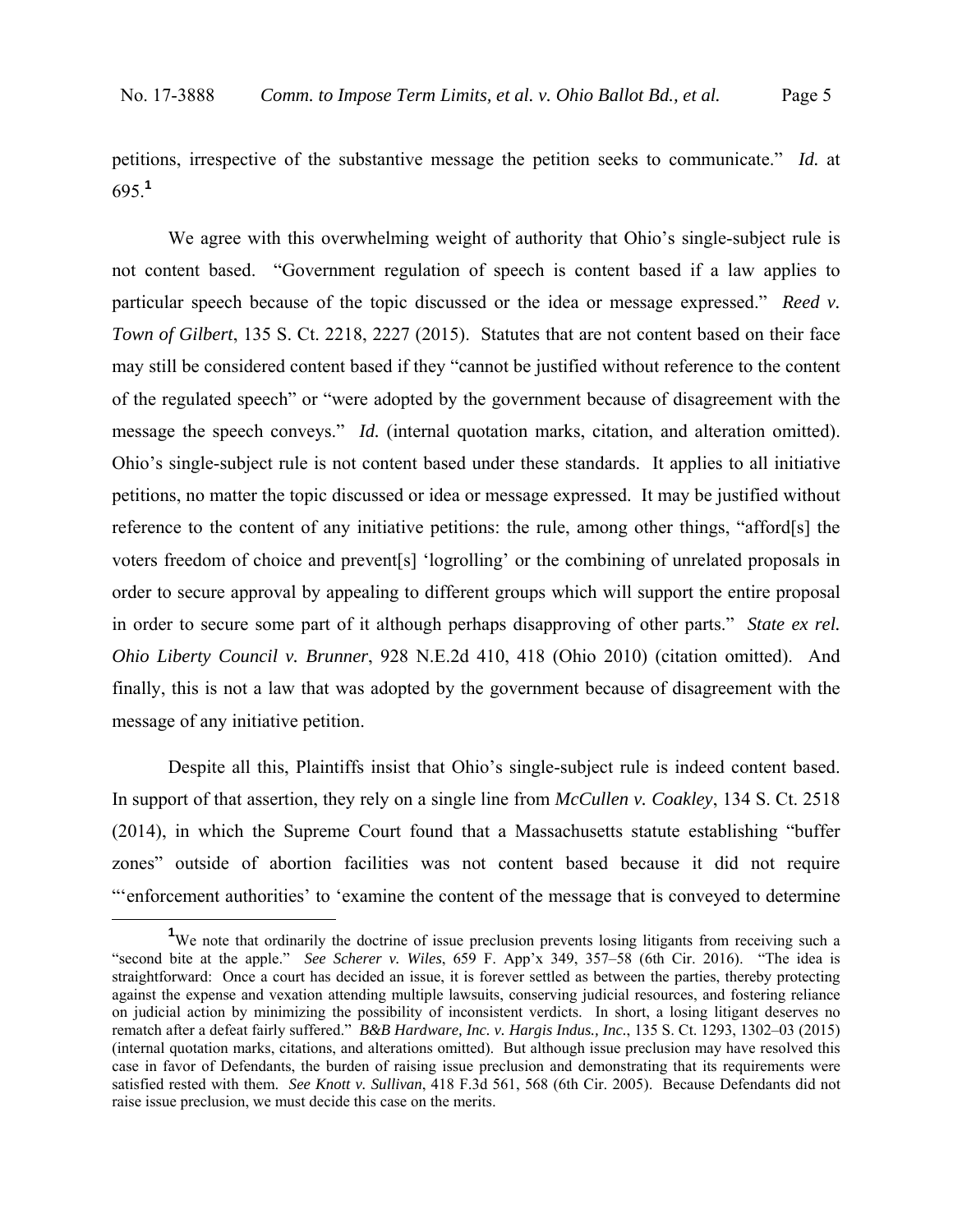whether' a violation has occurred." *Id.* at 2531 (citing *FCC v. League of Women Voters of Cal.*, 468 U.S. 364, 383 (1984)). But the Supreme Court said this in the context of statutes which "draw content-based distinctions *on [their] face*," *id.* (emphasis added), such as the statute in *League of Women Voters of California*, which prohibited publicly funded broadcasters from "engag[ing] in editorializing," a restriction "defined solely on the basis of the content of the suppressed speech." 468 U.S. at 366, 383. The statute in *McCullen*, by contrast, was not content based on its face: "Whether petitioners violate the Act depends not on what they say, but simply on where they say it." *McCullen*, 134 S. Ct. at 2531 (internal quotation marks and citation omitted). Unlike the statute in *League of Women Voters of California*, Ohio's single-subject rule does not prohibit certain types of constitutional amendments based on the topics or ideas contained in those amendments. But like the statute in *McCullen*, whether Plaintiffs violate Ohio's single-subject rule depends not on what they say, but simply on where they say it—in one initiative petition or in two. Ohio's single-subject rule is therefore not content based.

 Because Ohio's single-subject rule is content neutral, we apply the more flexible *Anderson-Burdick* framework which requires us to weigh the competing interests of Plaintiffs and Defendants. *See Ohio Democratic Party v. Husted*, 834 F.3d 620, 626–27 (6th Cir. 2016). Using this framework, we first consider the character and magnitude of the asserted injury to Plaintiffs' First Amendment rights. *See id.* at 626. We then identify and evaluate the precise interests that Defendants have put forward to justify Ohio's single-subject rule. *See id.* Finally, we determine the legitimacy and strength of each of those interests and consider the extent to which those interests make it necessary to burden Plaintiffs' rights. *See id.* at 626–27. Under *Anderson-Burdick*, "minimally burdensome and nondiscriminatory regulations are subject to a less-searching examination closer to rational basis and the State's important regulatory interests are generally sufficient to justify the restrictions." *Id.* at 627 (internal quotation marks and citation omitted). Ohio's single-subject rule is such a minimally burdensome and nondiscriminatory regulation because it requires only that Plaintiffs submit their two proposed constitutional amendments in separate initiative petitions. Defendants have asserted multiple interests to justify the rule. First, as Ohio Revised Code 3519.01(A) says, the single-subject rule "enable[s] the voters to vote on [each] proposal separately." Second, Ohio's single-subject rule helps to "avoid[] confusion, promot[e] informed decision-making, and prevent[] logrolling." *See*